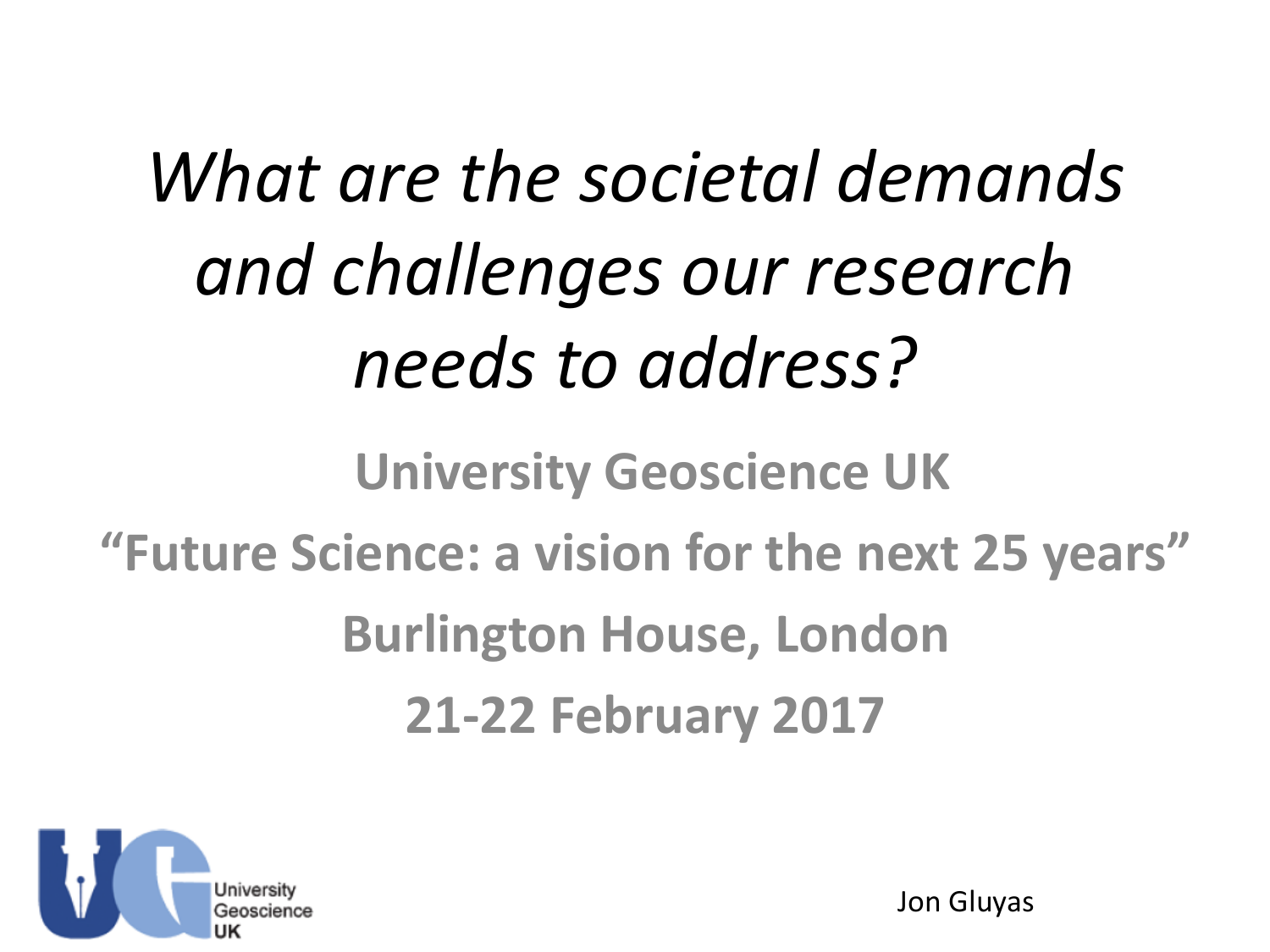### Societal drivers

- Economic
- Resource provision
- Health
- Quality of life
- Environmental protection

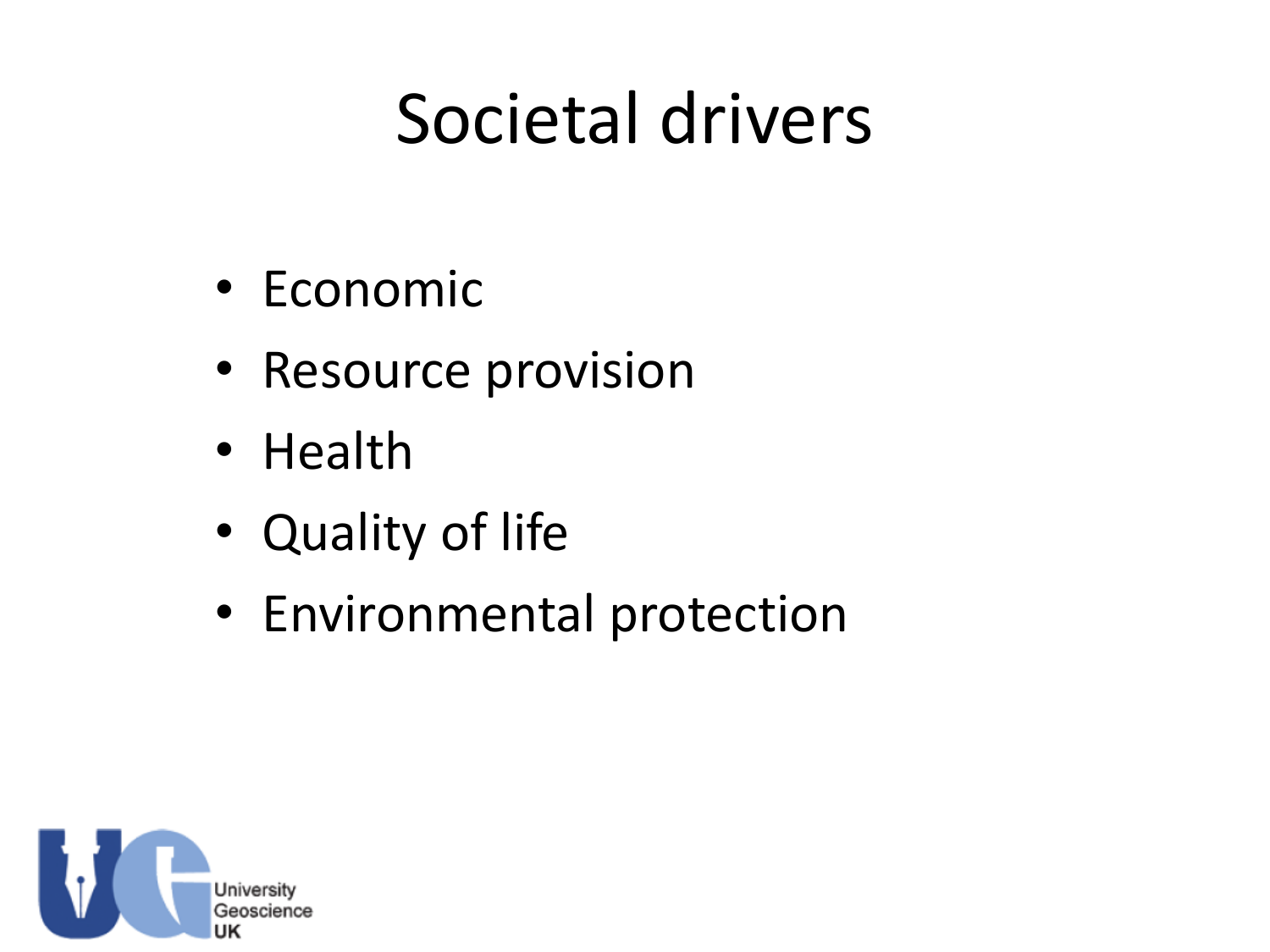## Service to Society (Humankind)

- NZJGG, BW Collins, Geology in the Service of Man 1967
- UNESCO 1962
- Penguin, WG Fearnsides, Geology in the Service of Man, 1961
- Pelican, PGH Boswell, Geology in the Service of Man, 1944
- CUP, WW Watts, Geology in the Service of Man - 1924

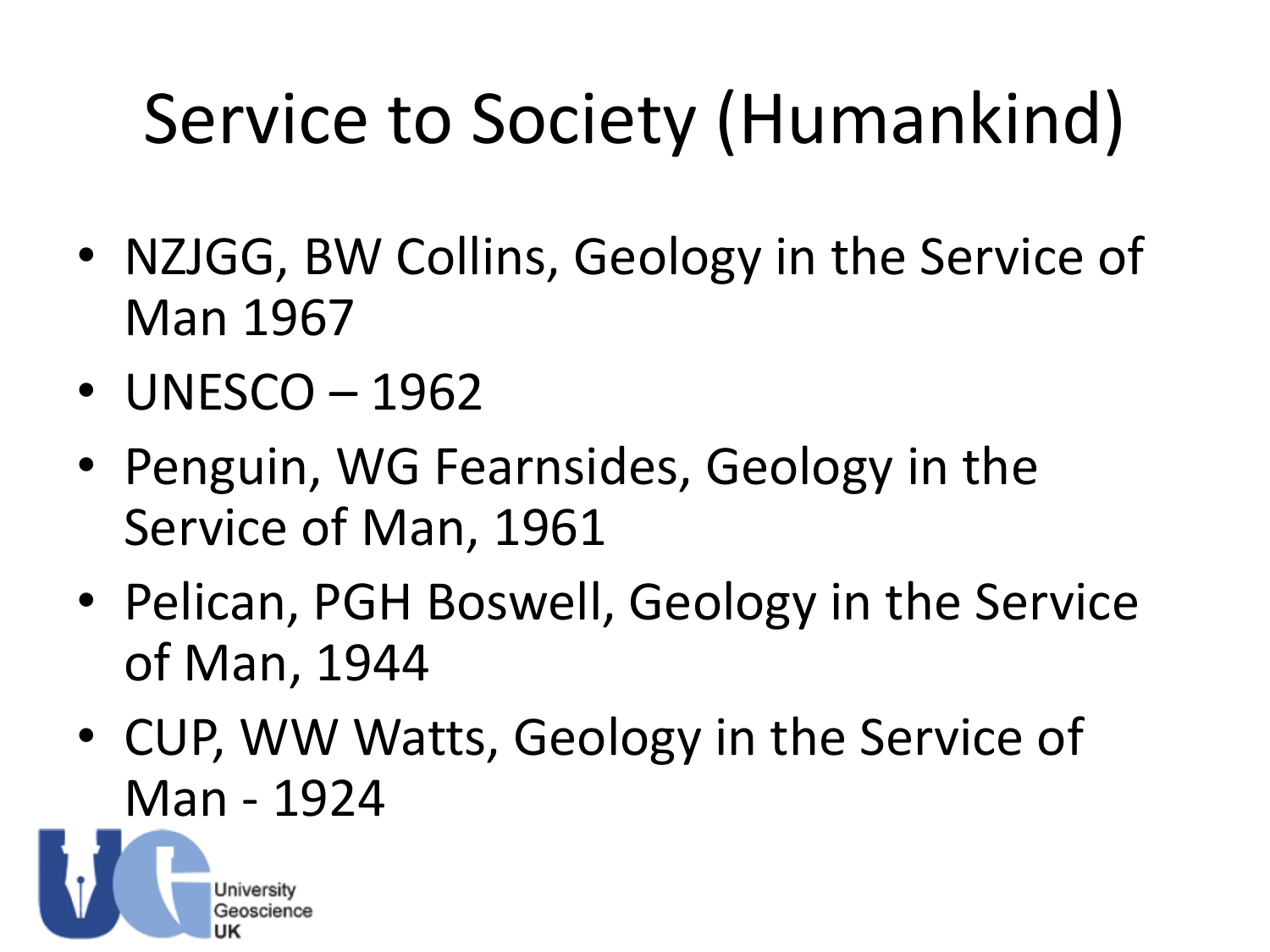### Book review in Nature

• (Boswell) NOT so very long ago, the layman who wanted a simply written and up-to-date book on geology would have had to be content with a students' primer not altogether suitable for his needs. Now some half-dozen small volumes, written especially for him, await his choice; and among them this new "Pelican"book takes a high place. The authors have set out to show how geology has been used in the service of man—when he has been wise enough to utilize such knowledge—and have made clear their purpose in writing the book by their introductory note: "It is regrettable that more geologists have not been professionally associated with the war effort; it will be a tragedy if geological knowledge is not coordinated and directly applied in post-war reconstruction"

Universitv Geoscience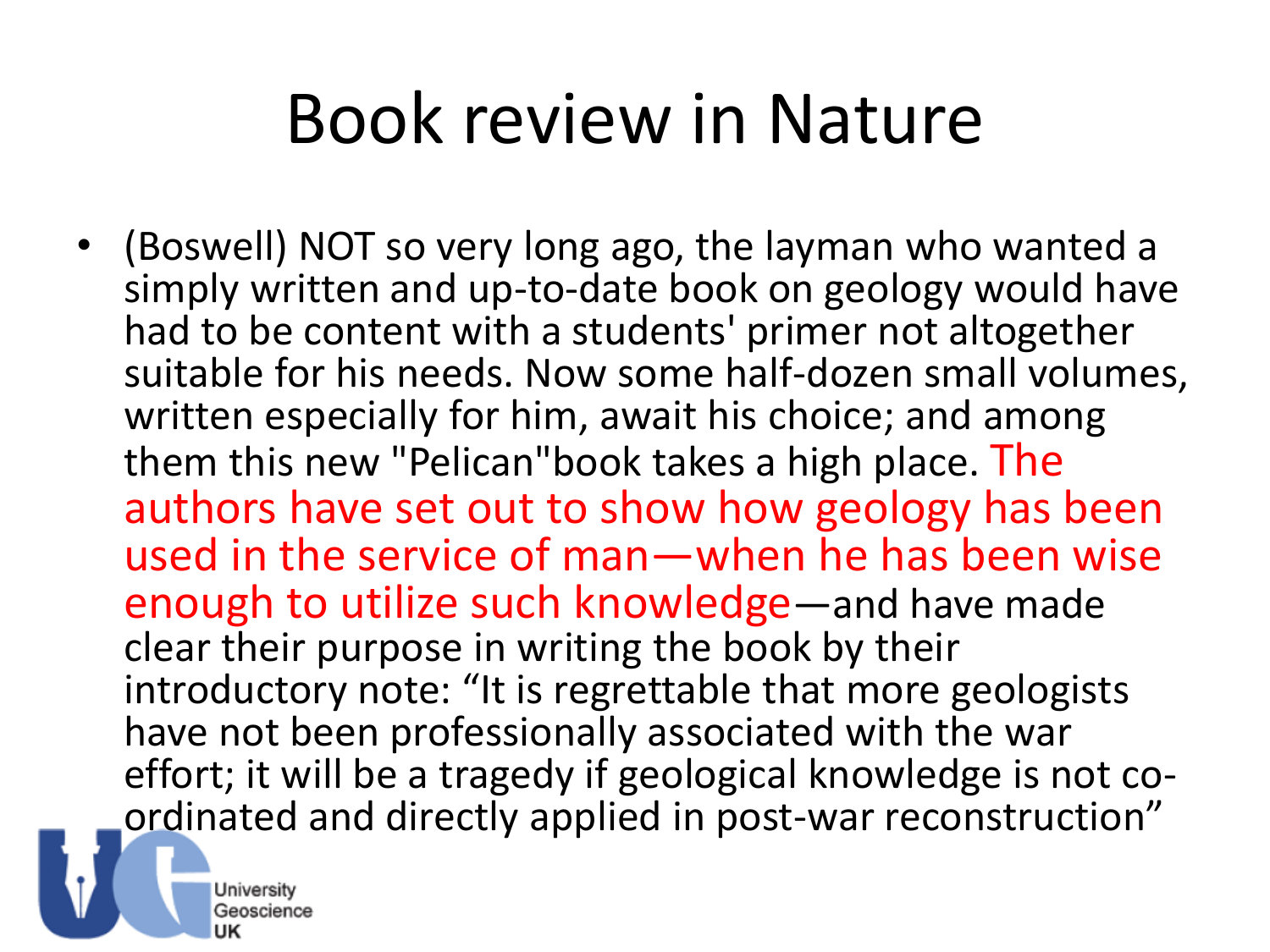### Who are we?

- Geologist, Geophysicist, Geochemist, Geoscientist
- Earth Scientist
- What is a **GEOSCIENTIST**? **Geoscientists** are stewards or caretakers of Earth's resources and environment. They work to understand natural processes on Earth and other planets (Bucknell Univ PA)
- The Four **Earth Sciences**. Many different sciences are used to learn about the **Earth**; however, the four basic areas of **Earth science** study are: geology, meteorology, oceanography, and astronomy. (geology.com)

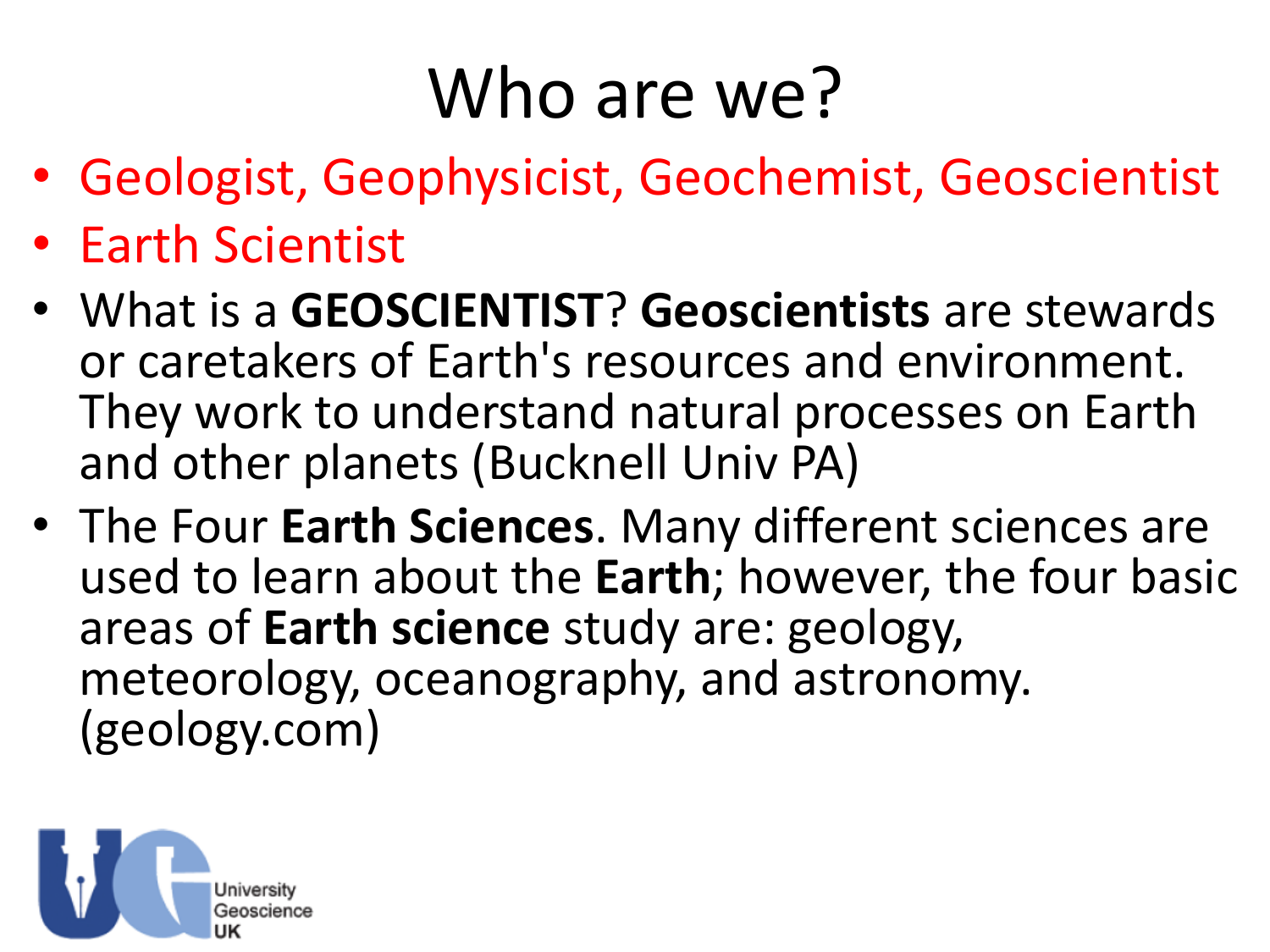Societal drivers

- **Economic**
- **Resource** provision
- Health
- Quality of life
- Environmental protection



geology.com headlines 20-21 Feb 2017

- Eruptions Cause Bogoslof Volcano\*s Island to Triple in Size
- New Research Shows How \*Atmospheric Rivers\* Wreak Havoc Around The Globe
- Satellite Views of Louisiana Tornadoes
- Swirling Eddies in the Antarctic May Have Global Impacts
- Deep Groundwater Aquifers Respond Rapidly to Climate Variability
- Raising Royalties for Coal Mined on Public Lands
- Earthquakes in Lawrence County, PA Linked to Fracking
- As U.S. Shale Activity Surges, Frac Sand Could Be In Short Supply
- Repeated Red Alerts at Bogoslof Volcano
- Thousands of Buildings in Victoria at Risk of Earthquake **Destruction**
- Mapping 900,000 Active Oil and Gas Wells in the United **States**
- U.S. Shale Oil Braces for Inflation
- Big Shale Oil Find in Iran
- Enbridge Buys Into One of Europe\*s Largest Wind Parks for \$1.7B
- U.S. Deploys Carrier to Contentious South China Sea